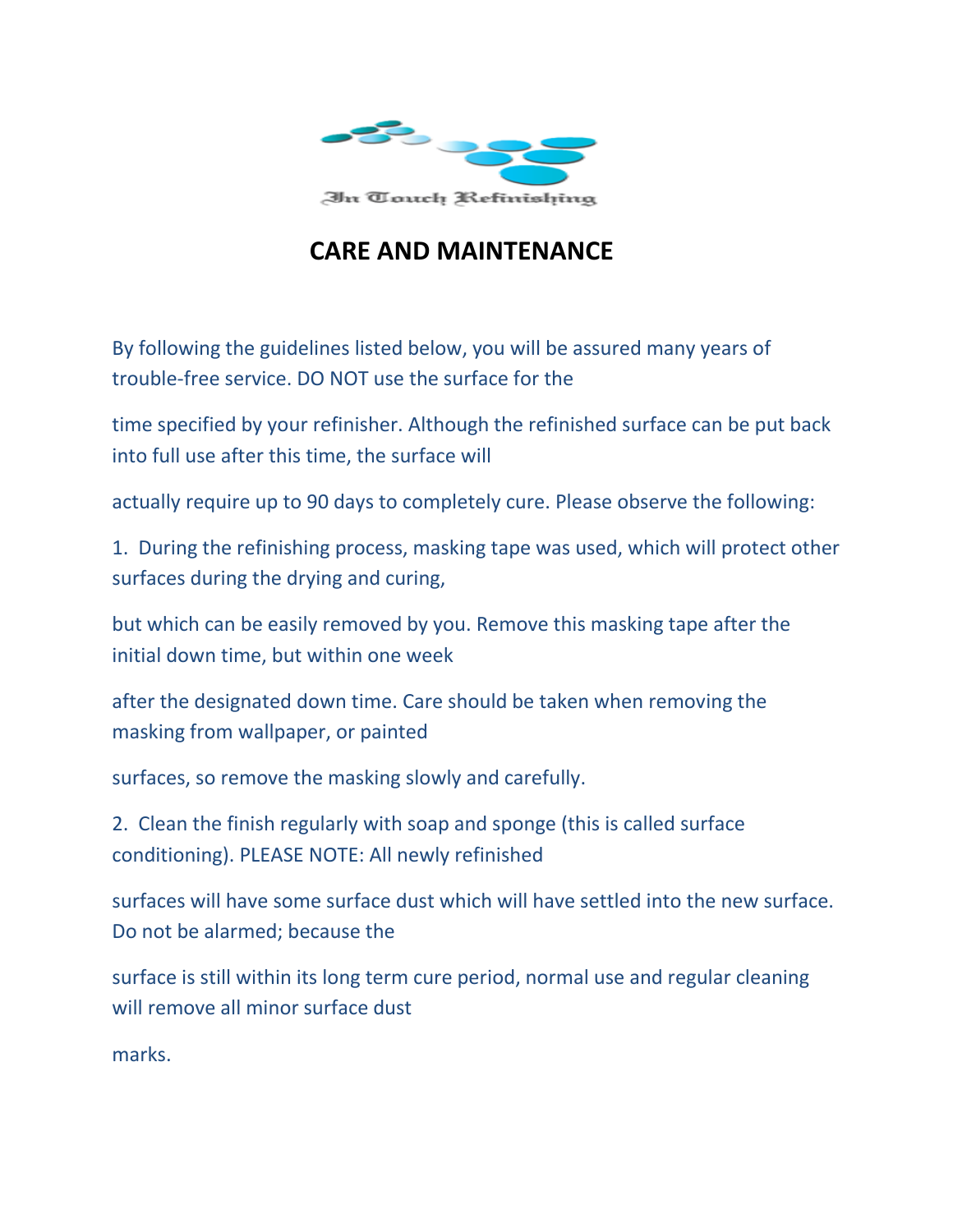3. When removing the masking from around the drain area, be careful not to break the seal around the drain shoe. Any

glaze which is left on the surface of the drain shoe can be carefully removed with a razor blade or knife.

4. Be sure to towel dry surface after each use.

## LONG TERM CARE

1. DO NOT use any abrasive cleaners on or near the refinished surface. Your new, glossy finish is easily cleaned with any

mild liquid cleaner, and should be cleaned after each use. In general, any cleaner approved for use on acrylic surfaces

is okay to us

2. DO NOT use any abrasive scrubbing pads, such as ScotchBrite or any similar scrubbing pads, as this will scratch the

new surface.

3. DO NOT drop sharp or heavy objects on the finish.

4. Faucets must be properly maintained by the owner and user, to protect the new surface. Leaky faucets will erode the

new finish, causing it to crack and wear out prematurely.

5. Destruction of the finish may occur through improper use of acid bearing compounds, such as drain openers or tile

and grout cleaners. All chemicals must be kept away from the finish. These chemicals include, but are not limited to,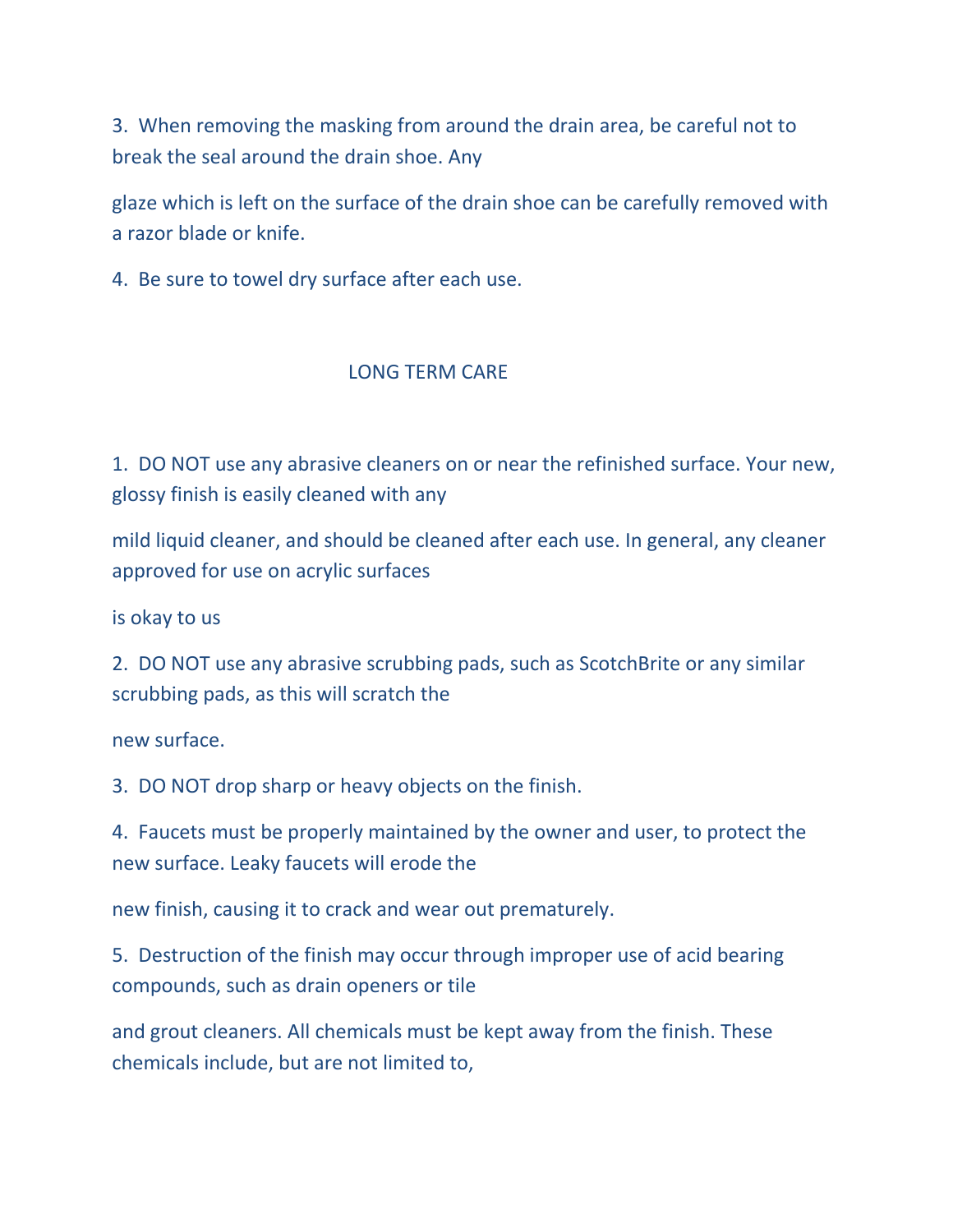cosmetics, hair dyes, and perfumes, which may stain or otherwise mar the finish. Introduction of any of these

chemicals onto the finish would be considered neglect and possibly void any guarantee given to you.

6. DO NOT use a rubber bath mat. Most mats will produce a reaction with the new surface when subjected to hot water.

Ask your refinisher about any anti-slip solutions they have.

## DO's and DON'TS

1. Don't use the surface for the specified number of days or hours indicated by the refinisher.

2. Don't lay soap, sponges, cloths, bottles or any objects on the finish at any time! Use a shower rack instead.

3. Don't let leaky faucets go unrepaired!

4. Don't use abrasive cleansers. No S-O-S pads. No Comet. No razors. NO ABRASIVES AT ALL! The tub will clean easily

with spray cleaners and a soft sponge.

5. Don't use bath mats with suction cups underneath. They may pull at finish and trap moisture.

6. Don't pick surface dust off with your finger. Any surface dust will likely dissipate in 3-4 weeks with normal cleaning

and usage. Waxing also helps.

7. Don't use bathtub or other glazed surface to clean brushes or any painting related chemicals or materials. Keep harsh